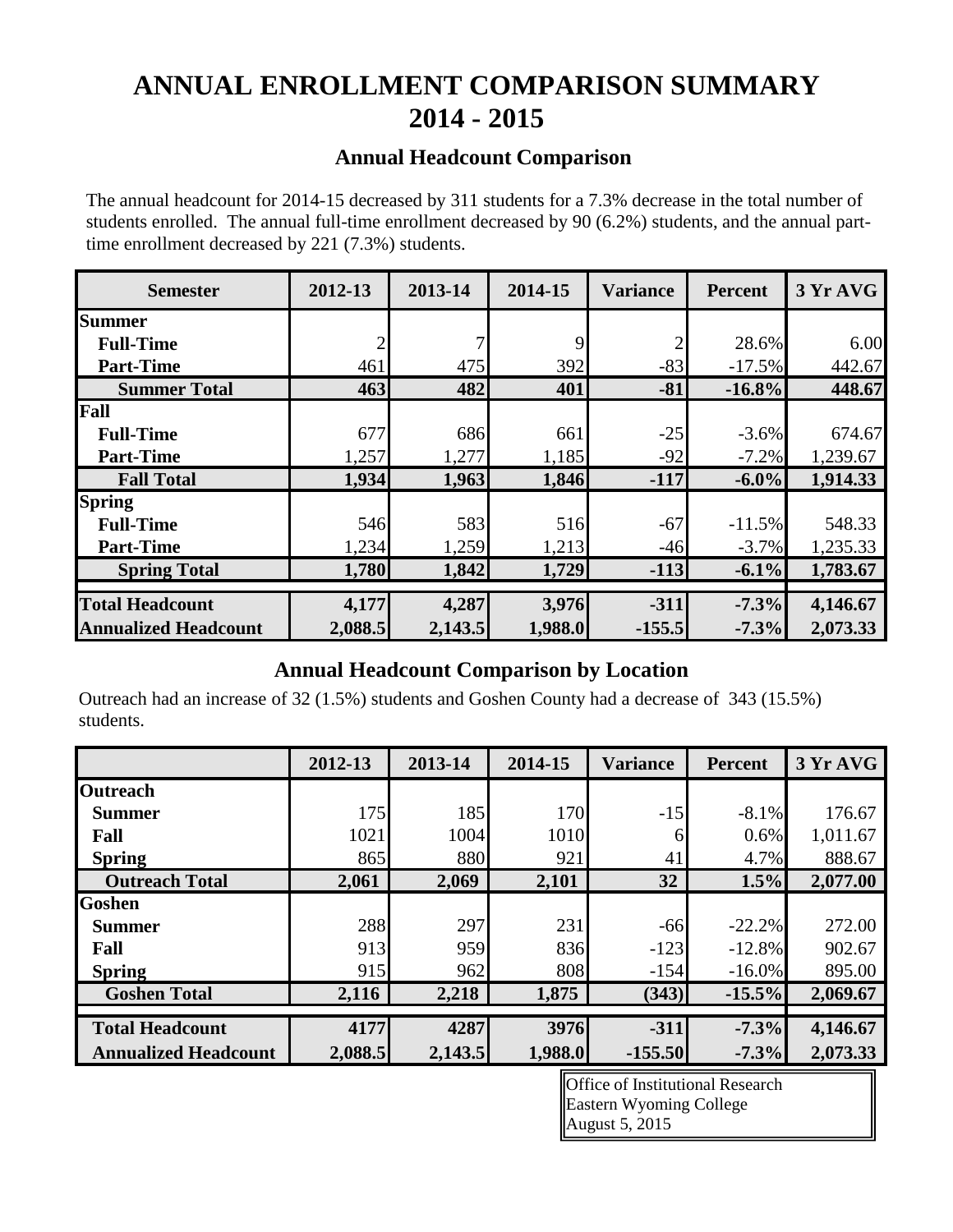## **Annual FTE Comparison By Semester**

The annualized FTE for 2014-15 decreased by 169.24 (6.3%) FTE.

| <b>Semester</b>       | 2012-13  | 2013-14  | 2014-15  | <b>Variance</b> | <b>Percent</b> | 3 Yr AVG |
|-----------------------|----------|----------|----------|-----------------|----------------|----------|
| <b>Summer</b>         | 111.08   | 125.33   | 107.00   | $-18.33$        | $-14.6\%$      | 114.47   |
| Fall                  | 1,335.25 | 1,381.04 | 1,324.00 | $-57.04$        | $-4.1\%$       | 1,346.76 |
| <b>Spring</b>         | 1,145.71 | 1,194.79 | 1,100.92 | $-93.87$        | $-7.9\%$       | .147.14  |
| <b>Total FTE</b>      | 2,592.04 | 2,701.16 | 2,531.92 | $-169.24$       | $-6.3%$        | 2,608.37 |
| <b>Annualized FTE</b> | 1,296.02 | 1,350.58 | 1,265.96 | $-84.62$        | $-6.3%$        | 1,304.19 |

## **Annual FTE Comparison By Location**

Goshen County had a decrease of 181.13 (11.4%) FTE, and Outreach had an increase of 12.47 (1.1%) FTE. Outreach represented 44.4% of total FTE.

|                       | 2012-13  | 2013-14  | 2014-15  | <b>Variance</b> | <b>Percent</b> | 3 Yr AVG |
|-----------------------|----------|----------|----------|-----------------|----------------|----------|
| <b>Outreach</b>       |          |          |          |                 |                |          |
| <b>Summer</b>         | 50.42    | 57.99    | 46.74    | $-11.25$        | $-19.4%$       | 51.72    |
| Fall                  | 606.42   | 578.37   | 600.00   | 21.63           | 3.7%           | 594.93   |
| <b>Spring</b>         | 475.99   | 475.75   | 477.84   | 2.09            | 0.4%           | 476.53   |
| <b>Outreach Total</b> | 1132.83  | 1112.11  | 1124.58  | 12.47           | 1.1%           | 1,123.17 |
| <b>Goshen</b>         |          |          |          |                 |                |          |
| <b>Summer</b>         | 60.67    | 67.34    | 60.25    | $-7.09$         | $-10.5\%$      | 62.75    |
| Fall                  | 728.83   | 802.08   | 724.00   | $-78.08$        | $-9.7\%$       | 751.64   |
| <b>Spring</b>         | 669.63   | 719.04   | 623.08   | $-95.96$        | $-13.3%$       | 670.58   |
| <b>Goshen Total</b>   | 1,459.13 | 1,588.46 | 1,407.33 | $-181.13$       | $-11.4%$       | 1,484.97 |
|                       |          |          |          |                 |                |          |
| <b>Total FTE</b>      | 2,591.96 | 2,700.57 | 2,531.91 | $-168.66$       | $-6.2%$        | 2,608.15 |
| <b>Annualized FTE</b> | 1,295.98 | 1,350.29 | 1,265.96 | $-84.33$        | $-6.2\%$       | 1,304.07 |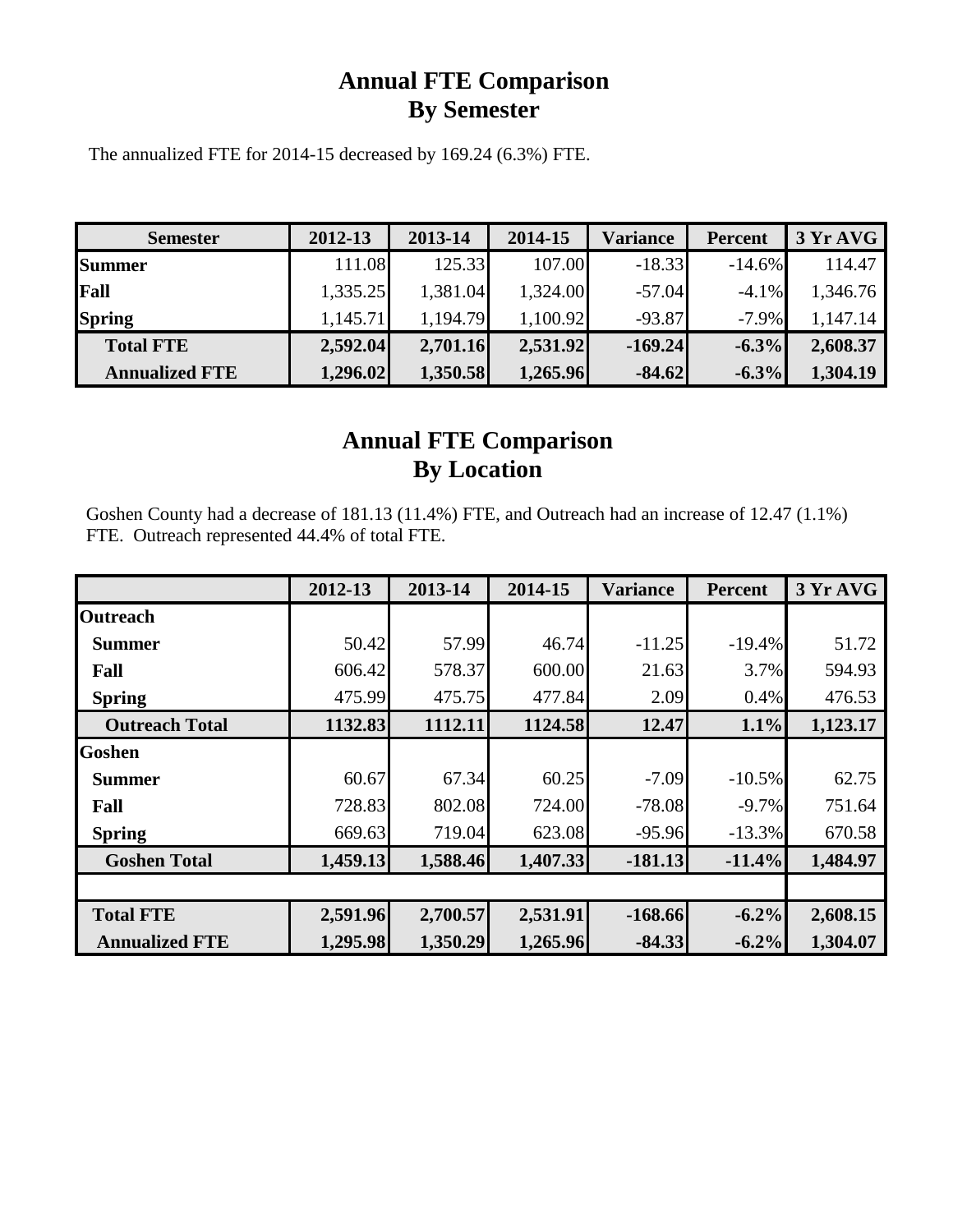



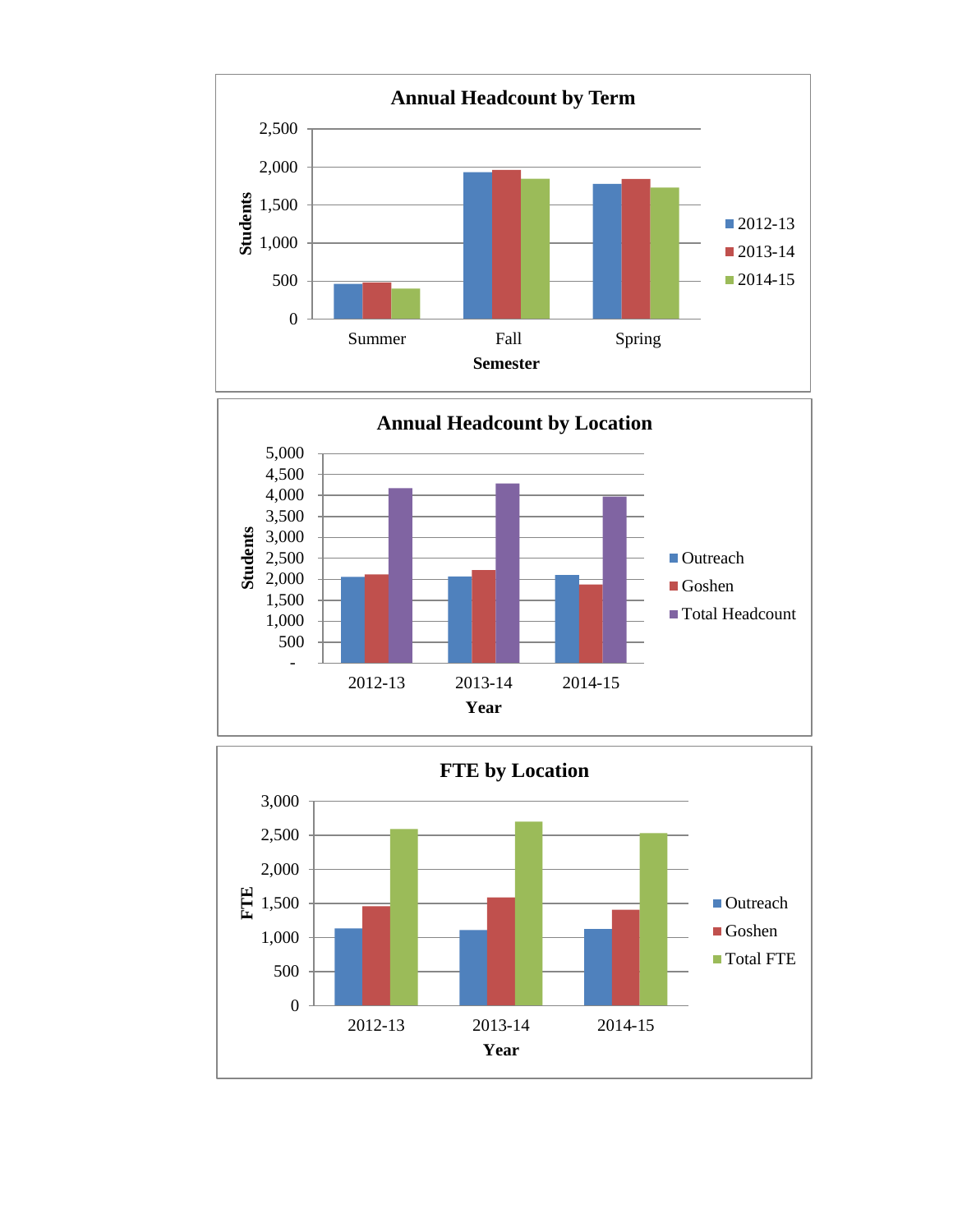## **Concurrent Enrollment Annual FTE Comparison By Year**

The annualized FTE for 2014-15 increased by 0.02 FTE. Concurrent Enrollment represents 29.3% of the total FTE for the college.

| Year                  |  |                         |      |         | 2012-13   2013-14   2014-15   Variance   Percent   3 Yr AVG |
|-----------------------|--|-------------------------|------|---------|-------------------------------------------------------------|
| <b>Total FTE</b>      |  | 662.667 743.025 743.042 | 0.02 | $0.0\%$ | 716.24                                                      |
| <b>Annualized FTE</b> |  | 331.33 371.51 371.52    | 0.01 | $0.0\%$ | 358.12                                                      |

## **Concurrent Enrollment Annual Headcount Comparison**

The annual unduplicated headcount for 2014-15 decreased by 34 students (3.6%) Duplicated headcount decreased 104 (3.2%)

| lear ⁄                |       |       |                |        |           | 2012-13   2013-14   2014-15   Variance   Percent   3 Yr AVG |
|-----------------------|-------|-------|----------------|--------|-----------|-------------------------------------------------------------|
| Unduplicated Headcour | 796   | 948   | 9141           | $-34$  | $-3.59\%$ | 886.00                                                      |
| Duplicated Headcount  | 2,881 | 3.303 | 3.199 <b>1</b> | $-104$ | $-3.15\%$ |                                                             |

## **Concurrent Enrollment Annual Sections Comparison**

The annual section count for 2014-15 increased by 10 sections for a 2.8% increase.

| ear                   |  |  |          | 2012-13   2013-14   2014-15   Variance   Percent   3 Yr AVG |
|-----------------------|--|--|----------|-------------------------------------------------------------|
| <b>Total Sections</b> |  |  | $2.80\%$ |                                                             |